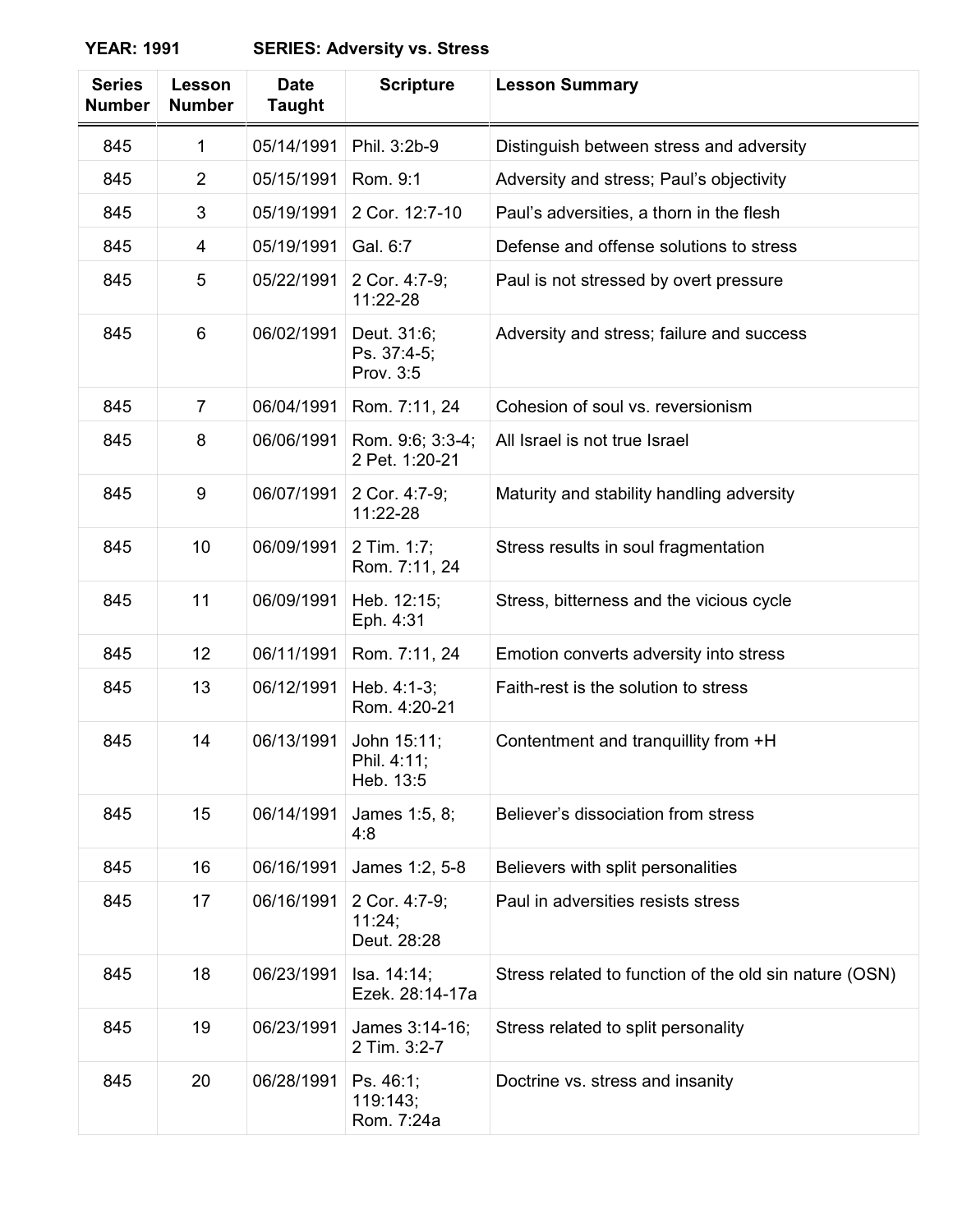**YEAR: 1991 SERIES: Adversity vs. Stress**

| <b>Series</b><br><b>Number</b> | Lesson<br><b>Number</b> | <b>Date</b><br><b>Taught</b> | <b>Scripture</b>                        | <b>Lesson Summary</b>                        |
|--------------------------------|-------------------------|------------------------------|-----------------------------------------|----------------------------------------------|
| 845                            | 21                      | 07/02/1991                   | Ps. 54:7;<br>Prov. 16:18;<br>Rom. 12:3  | Sanity is the antithesis of arrogance        |
| 845                            | 22                      | 07/03/1991                   | Adversity vs.<br><b>Stress</b>          | Stress is acquired and subjective            |
| 845                            | 23                      | 07/04/1991                   | James 1:1-2;<br>1 Tim. 6:6-8            | +H, the solution to stress in the soul       |
| 845                            | 24                      | 07/05/1991                   | James 1:5-8                             | Leadership vs. authority; split personality  |
| 845                            | 25                      | 07/07/1991                   | James 1:5-8;<br>4:1-3a; Job 14:1        | Emotional sins and split personality         |
| 845                            | 26                      | 07/07/1991                   | James 4:4-8;<br>1 Cor. 6:6-7            | Self-justification and split personality     |
| 845                            | 27                      | 07/14/1991                   | James 1:8;<br>Rom. 7:24; 12:3           | Dissociation vs. spiritual strength          |
| 845                            | 28                      | 07/14/1991                   | Adversity vs.<br><b>Stress</b>          | Christian psychosis defined                  |
| 845                            | 29                      | 07/16/1991                   | James 1:8                               | Vulnerability leading to dissociation        |
| 845                            | 30                      | 07/17/1991                   | 2 Cor. 6:11-12;<br>Rom. 16:17-18        | Reversionism, emotional revolt of the soul   |
| 845                            | 31                      | 07/18/1991                   | Job 30:27;<br>Phil. 3:18-19             | Reversionism, personality disorders          |
| 845                            | 32                      | 07/19/1991                   | James 3:14;<br>Heb. 12:15;<br>Eph. 4:31 | Bitterness is contrary to the plan of God    |
| 845                            | 33                      | 07/21/1991                   | 1 Cor. 13:4;<br>1 Tim. 6:3-4            | Jealousy contradicts the plan of God         |
| 845                            | 34                      | 07/21/1991                   | John 1:6                                | Reversionism, blackout of the soul           |
| 845                            | 35                      | 07/28/1991                   | Rom. 16:17-18                           | The passive-aggressive personality           |
| 845                            | 36                      | 07/28/1991                   | Rom. 2:5                                | Reversionism, Lot's tormented soul           |
| 845                            | 37                      | 07/30/1991                   | 2 John 8-9                              | Multiple personality disorders               |
| 845                            | 38                      | 07/31/1991                   | Rom. 7:11-25                            | Old sin nature control of the soul           |
| 845                            | 39                      | 08/01/1991                   | Num. 13:27-33                           | Moses' challenge with the Exodus generation  |
| 845                            | 40                      | 08/02/1991                   | Num. 11:5; 14:1                         | Repressed values and projected failures      |
| 845                            | 41                      | 08/04/1991                   | Num. 14:1-3                             | Projection against Moses and the Lord        |
| 845                            | 42                      | 08/04/1991                   | Deut. 1:31-32                           | Leadership: Moses, Caleb, and Joshua         |
| 845                            | 43                      | 08/06/1991                   |                                         | Doctrine vs. miracles and grace vs. judgment |